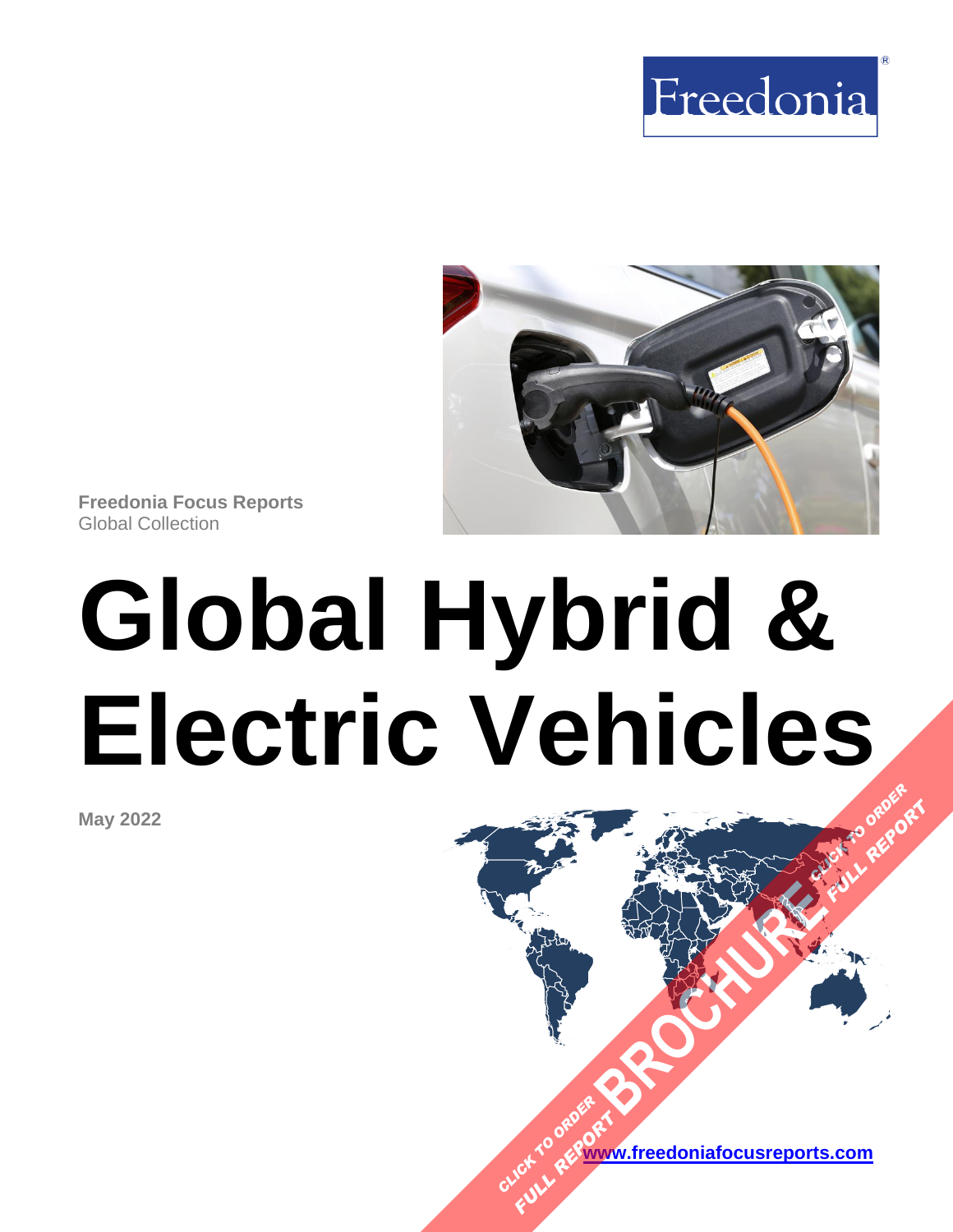# **Table of Contents**

|    | 1. Highlights                                | 3              |
|----|----------------------------------------------|----------------|
|    | 2. Global Overview & Forecasts               | 5              |
|    | COVID-19 Impact                              | 5              |
|    | Demand by Powertrain                         | $\overline{7}$ |
|    | Full Hybrid                                  | 9              |
|    | Plug-in Hybrid                               | 10             |
|    | Electric                                     | 11             |
|    | Demand by Vehicle Type                       | 13             |
|    | <b>Light Vehicles</b>                        | 14             |
|    | Medium- & Heavy-Duty Vehicles                | 15             |
| 3. | <b>Regional Segmentation &amp; Forecasts</b> | 17             |
|    | <b>Regional Production Overview</b>          | 17             |
|    | <b>Regional Demand Overview</b>              | 19             |
|    | North America                                | 21             |
|    | Western Europe                               | 23             |
|    | Asia/Pacific                                 | 25             |
|    | <b>Other Regions</b>                         | 27             |
|    | <b>Central &amp; South America</b>           | 28             |
|    | Eastern Europe                               | 28             |
|    | Africa/Mideast                               | 28             |
|    | 4. Industry Structure                        | 30             |
|    | <b>Industry Characteristics</b>              | 30             |
|    | <b>Electric Vehicle Market Share</b>         | 31             |
|    | Tesla                                        | 32             |
|    | <b>SAIC</b>                                  | 32             |
|    | Volkswagen                                   | 32             |
|    | 5. About This Report                         | 34             |
|    | Scope                                        | 34             |
|    | Sources                                      | 34             |
|    | <b>Industry Codes</b>                        | 35             |
|    | Freedonia Methodology                        | 35             |
|    | Resources                                    | 37             |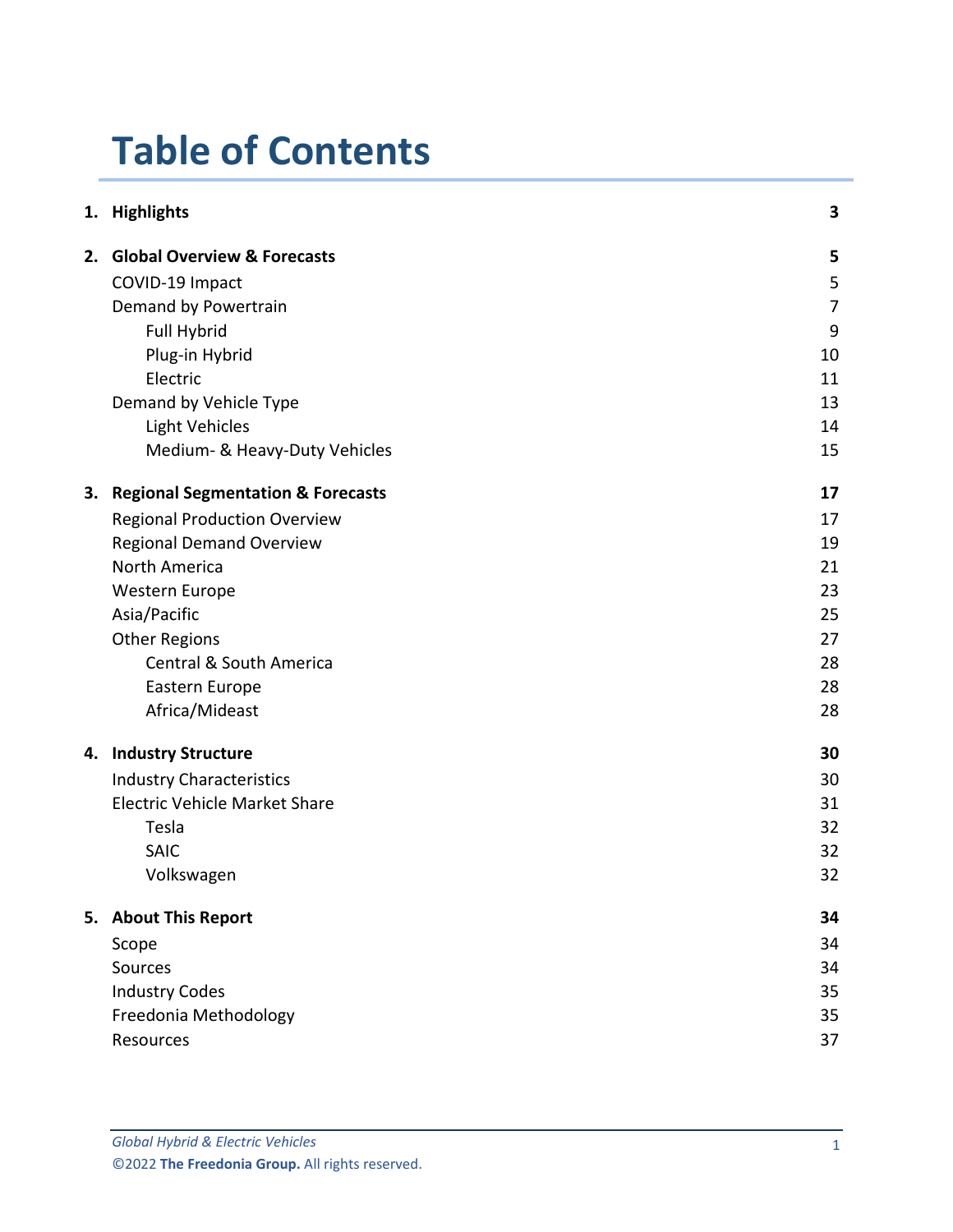# **List of Tables & Figures**

| Figure 1   Global Hybrid & Electric Vehicle Market Outlook, 2021 - 2026                               | 4              |
|-------------------------------------------------------------------------------------------------------|----------------|
| Figure 2   Global Hybrid & Electric Vehicle Demand by Powertrain, 2011 – 2026 (mil units)             | $\overline{7}$ |
| Table 1   Global Hybrid & Electric Vehicle Demand by Powertrain, 2011 - 2026 (000 units)              | $\overline{7}$ |
| Figure 3   Global Hybrid & Electric Vehicle Demand by Powertrain, 2011 - 2026 (%)                     | 9              |
| Figure 4   Global Hybrid & Electric Vehicle Demand by Vehicle Type, 2011 - 2026 (mil units)           | 13             |
| Table 2   Global Hybrid & Electric Vehicle Demand by Vehicle Type, 2011 - 2026 (000 units)            | 13             |
| Figure 5   Global Hybrid & Electric Vehicle Demand by Vehicle Type, 2011 - 2026 (%)                   | 16             |
| Figure 6   Global Hybrid & Electric Vehicle Production by Region, 2011 - 2026 (mil units)             | 17             |
| Table 3   Global Hybrid & Electric Vehicle Production by Region, 2011 - 2026 (000 units)              | 17             |
| Figure 7   Global Hybrid & Electric Vehicle Production by Region, 2011 - 2026 (%)                     | 18             |
| Figure 8   Global Hybrid & Electric Vehicle Demand by Region, 2011 - 2026 (mil units)                 | 19             |
| Table 4   Global Hybrid & Electric Vehicle Demand by Region, 2011 - 2026 (000 units)                  | 19             |
| Figure 9   Global Hybrid & Electric Vehicle Demand by Region, 2011 - 2026 (%)                         | 20             |
| Figure 10   North America: Hybrid & Electric Vehicle Demand by Powertrain, 2011 - 2026 (000 units)    | 21             |
| Figure 11   North America: Hybrid & Electric Vehicle Demand by Vehicle Type, 2011 - 2026 (000 units)  | 21             |
| Table 5   NA: Hybrid & Electric Vehicle Demand by Powertrain & Vehicle Type, 2011 - 2026 (000 units)  | 22             |
| Figure 12   Western Europe: Hybrid & Electric Vehicle Demand by Powertrain, 2011 - 2026 (mil units)   | 23             |
| Figure 13   Western Europe: Hybrid & Electric Vehicle Demand by Vehicle Type, 2011 - 2026 (mil units) | 23             |
| Table 6   WE: Hybrid & Electric Vehicle Demand by Powertrain & Vehicle Type, 2011 - 2026 (000 units)  | 24             |
| Figure 14   Asia/Pacific: Hybrid & Electric Vehicle Demand by Powertrain, 2011 - 2026 (mil units)     | 25             |
| Figure 15   Asia/Pacific: Hybrid & Electric Vehicle Demand by Vehicle Type, 2011 - 2026 (mil units)   | 25             |
| Table 7   Asia/Pacific: Hybrid & Electric Vehicle Demand by Powertrain & Vehicle Type, 2011 - 2026    |                |
| (000 units)                                                                                           | 26             |
| Figure 16   Other Regions: Hybrid & Electric Vehicle Demand by Region, 2011 - 2026 (000 units)        | 27             |
| Figure 17   Other Regions: Hybrid & Electric Vehicle Demand by Powertrain, 2011 - 2026 (000 units)    | 27             |
| Table 8   Other Regions: Hybrid & Electric Vehicle Demand by Region & Powertrain, 2011 - 2026         |                |
| (000 units)                                                                                           | 29             |
| Figure 18   Global Electric Vehicle Market Share by Company, 2021 (%)                                 | 31             |
| Table 9   Leading Suppliers to the Global Electric Vehicle Market                                     | 32             |
| Table 10   NAICS & SIC Codes Related to Hybrid & Electric Vehicles                                    | 35             |
| Table 11   HS Codes Related to Hybrid & Electric Vehicles                                             | 35             |
| Table 12   NACE Codes Related to Hybrid & Electric Vehicles                                           | 35             |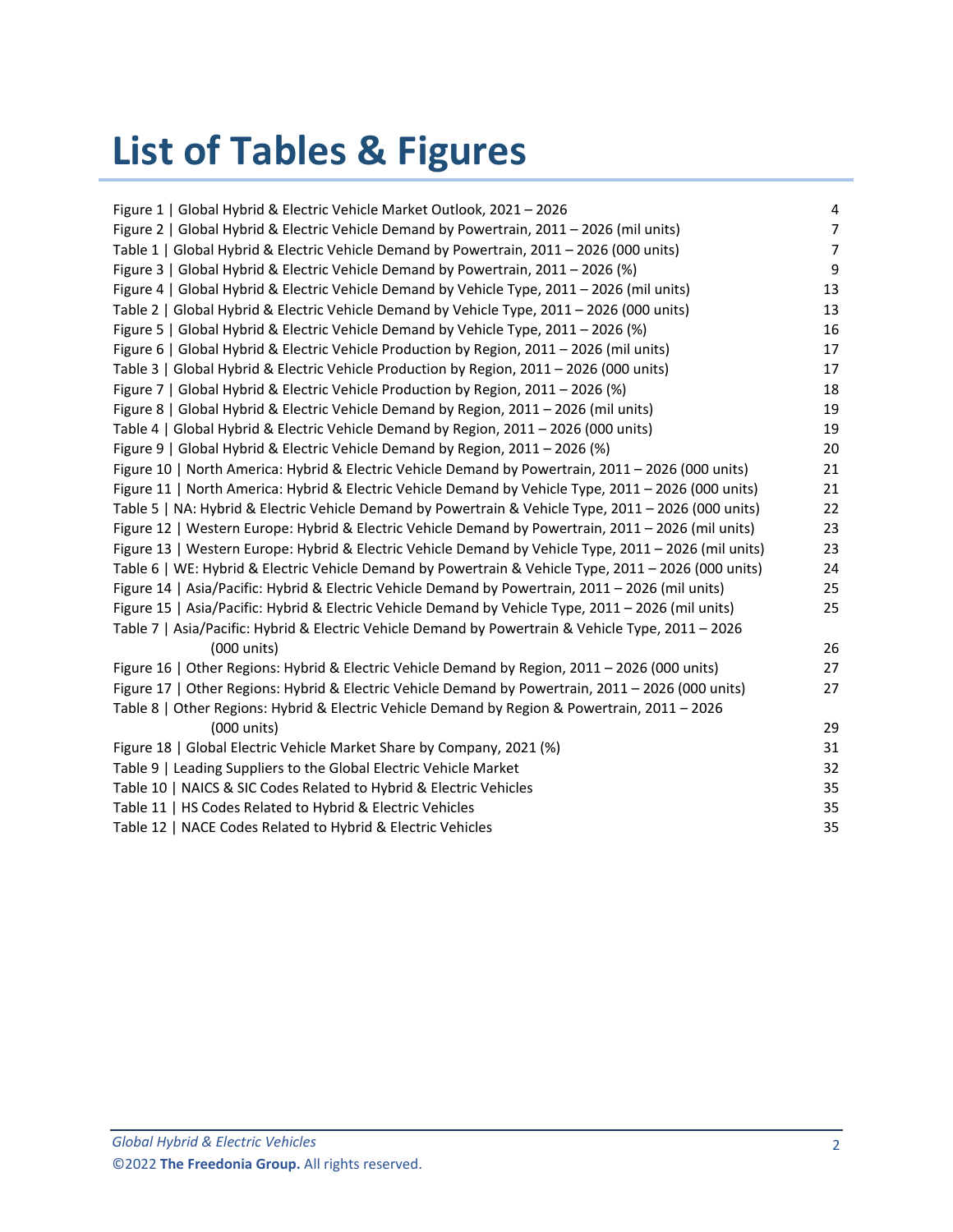# <span id="page-3-0"></span>**5. About This Report**

# <span id="page-3-1"></span>**Scope**

This report forecasts to 2026 global demand for hybrid and electric vehicles by powertrain, vehicle type, and major world region in units. Powertrain segments include:

- full hybrid
- plug-in hybrid
- electric (including battery- and fuel cell-powered vehicles)

Reported vehicle type segments encompass:

- light vehicles
- medium- and heavy-duty vehicles

Major world regions include North America, Western Europe, Asia/Pacific, and all other regions.

To illustrate historical trends, world, powertrain, vehicle type, and regional demand (including powertrain and vehicle type segments) are provided for 2011, 2016, and 2021. Finally, global production is segmented by major world region and provided for 2011, 2016, 2021, and 2026.

Excluded from the scope of this report are micro hybrids, in which vehicle propulsion is generated from an internal combustion engine, but some technological features found in hybrid vehicles – specifically start-stop systems – are used to improve fuel economy. However, because these vehicles do not use an electric motor for propulsion, they fall outside the scope of this report. Electric motorcycles and e-bikes are also excluded from this report.

Other various topics, including profiles of pertinent leading companies, are covered in this report. A full outline of report items by page is available in the Table of Contents.

# <span id="page-3-2"></span>**Sources**

*Global Hybrid & Electric Vehicles* (FW85023) is based on [a comprehensive industry study](http://www.freedoniagroup.com/DocumentDetails.aspx?ReferrerId=FL-FOCUS&studyid=4423) published by The Freedonia Group. Reported findings represent the synthesis and analysis of data from various primary, secondary, macroeconomic, and demographic sources, such as:

- firms participating in the industry, and their suppliers and customers
- government/public agencies
- intergovernmental and non-governmental organizations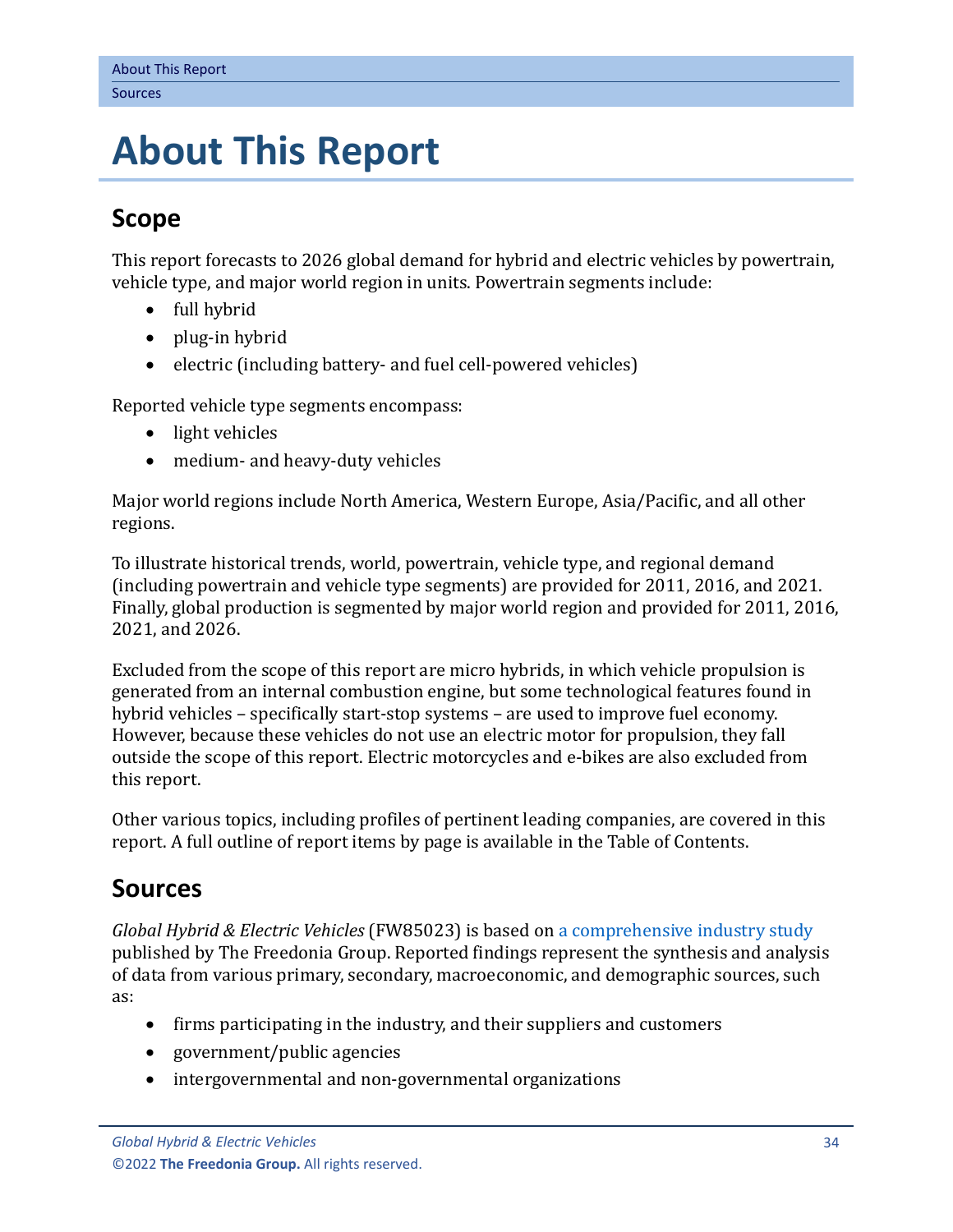- trade associations and their publications
- the business and trade press
- indicator forecasts by The Freedonia Group
- the findings of other reports and studies by The Freedonia Group

Specific sources and additional resources are listed in the Resources section of this publication for reference and to facilitate further research.

# <span id="page-4-0"></span>**Industry Codes**

<span id="page-4-2"></span>

| Table 10   NAICS & SIC Codes Related to Hybrid & Electric Vehicles |                                               |                                                         |                                         |  |
|--------------------------------------------------------------------|-----------------------------------------------|---------------------------------------------------------|-----------------------------------------|--|
| NAICS/SCIAN 2017<br>North American Industry Classification System  |                                               | <b>SIC</b><br><b>Standard Industrial Classification</b> |                                         |  |
| 336111                                                             | Automobile manufacturing                      | 3711                                                    | Motor vehicles and passenger car bodies |  |
| 336112                                                             | Light truck and utility vehicle manufacturing |                                                         |                                         |  |
| 336120                                                             | Heavy duty truck manufacturing                |                                                         |                                         |  |

Source: US Census Bureau

<span id="page-4-3"></span>

| Table 11   HS Codes Related to Hybrid & Electric Vehicles |                                                                                                                                                                                                                      |  |  |  |
|-----------------------------------------------------------|----------------------------------------------------------------------------------------------------------------------------------------------------------------------------------------------------------------------|--|--|--|
| <b>HS Code</b>                                            | <b>Definition</b>                                                                                                                                                                                                    |  |  |  |
| 870340                                                    | Vehicles; with both spark-ignition internal combustion reciprocating piston engine and electric motor for propulsion,<br>incapable of being charged by plugging to external source of electric power                 |  |  |  |
| 870350                                                    | Vehicles; with both compression-ignition internal combustion piston engine (diesel or semi-diesel) and electric motor for<br>propulsion, incapable of being charged by plugging to external source of electric power |  |  |  |
| 870360                                                    | Vehicles; with both spark-ignition internal combustion reciprocating piston engine and electric motor for propulsion,<br>capable of being charged by plugging to external source of electric power                   |  |  |  |
| 870370                                                    | Vehicles; with both compression-ignition internal combustion piston engine (diesel or semi-diesel) and electric motor for<br>propulsion, capable of being charged by plugging to external source of electric power   |  |  |  |
| 870380                                                    | Vehicles; with only electric motor for propulsion                                                                                                                                                                    |  |  |  |

Source: United Nations Statistics Division

<span id="page-4-4"></span>

| Table 12   NACE Codes Related to Hybrid & Electric Vehicles |                               |  |  |  |
|-------------------------------------------------------------|-------------------------------|--|--|--|
| <b>NACE Code</b>                                            | <b>Definition</b>             |  |  |  |
| 29.10                                                       | Manufacture of motor vehicles |  |  |  |

Source: European Commission

## <span id="page-4-1"></span>**Freedonia Methodology**

The Freedonia Group, a subsidiary of MarketResearch.com, has been in business for more than 30 years and in that time has developed a comprehensive approach to data analysis that takes into account the variety of industries covered and the evolving needs of our customers.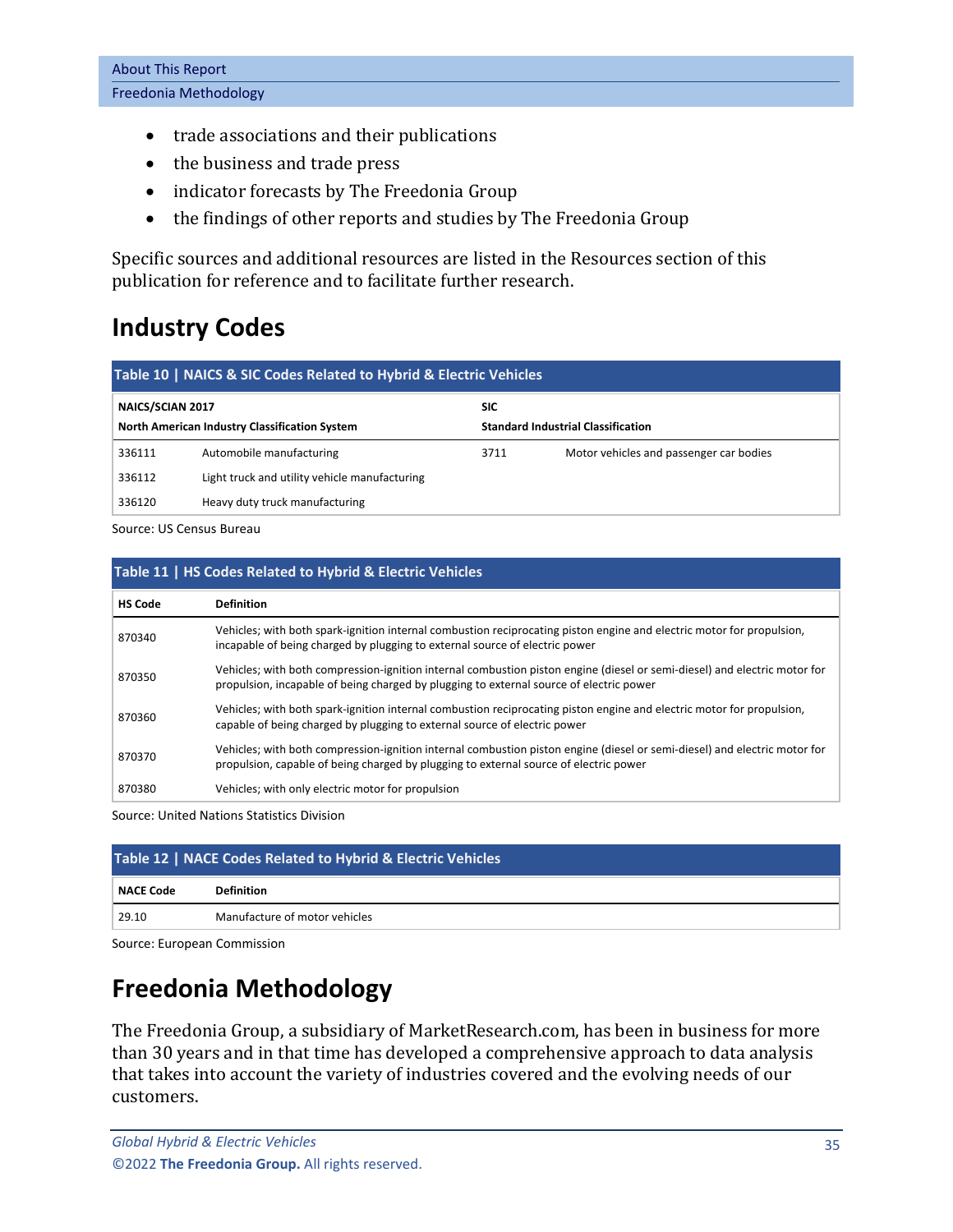| <b>About This Report</b> |
|--------------------------|
| Freedonia Methodology    |

Every industry presents different challenges in market sizing and forecasting, and this requires flexibility in methodology and approach. Freedonia methodology integrates a variety of quantitative and qualitative techniques to present the best overall picture of a market's current position as well as its future outlook: When published data are available, we make sure they are correct and representative of reality. We understand that published data often have flaws either in scope or quality, and adjustments are made accordingly. Where no data are available, we use various methodologies to develop market sizing (both top-down and bottom-up) and then triangulate those results to come up with the most accurate data series possible. Regardless of approach, we also talk to industry participants to verify both historical perspective and future growth opportunities.

Methods used in the preparation of Freedonia market research include, but are not limited to, the following activities: comprehensive data mining and evaluation, primary research, consensus forecasting and analysis, ratio analysis using key indicators, regression analysis, end use growth indices and intensity factors, purchase power parity adjustments for global data, consumer and end user surveys, market share and corporate sales analysis, product lifespan analysis, product or market life cycle analysis, graphical data modeling, long-term historical trend analysis, bottom-up and top-down demand modeling, and comparative market size ranking.

Freedonia quantifies trends in various measures of growth and volatility. Growth (or decline) expressed as an average annual growth rate (AAGR) is the least squares growth rate, which takes into account all available datapoints over a period. The volatility of datapoints around a least squares growth trend over time is expressed via the coefficient of determination, or  $r^2$ . The most stable data series relative to the trend carries an  $r^2$  value of 1.0; the most volatile – 0.0. Growth calculated as a compound annual growth rate (CAGR) employs, by definition, only the first and last datapoints over a period. The CAGR is used to describe forecast growth, defined as the expected trend beginning in the base year and ending in the forecast year. Readers are encouraged to consider historical volatility when assessing particular annual values along the forecast trend, including in the forecast year.

# **Copyright & Licensing**

The full report is protected by copyright laws of the United States of America and international treaties. The entire contents of the publication are copyrighted by The Freedonia Group.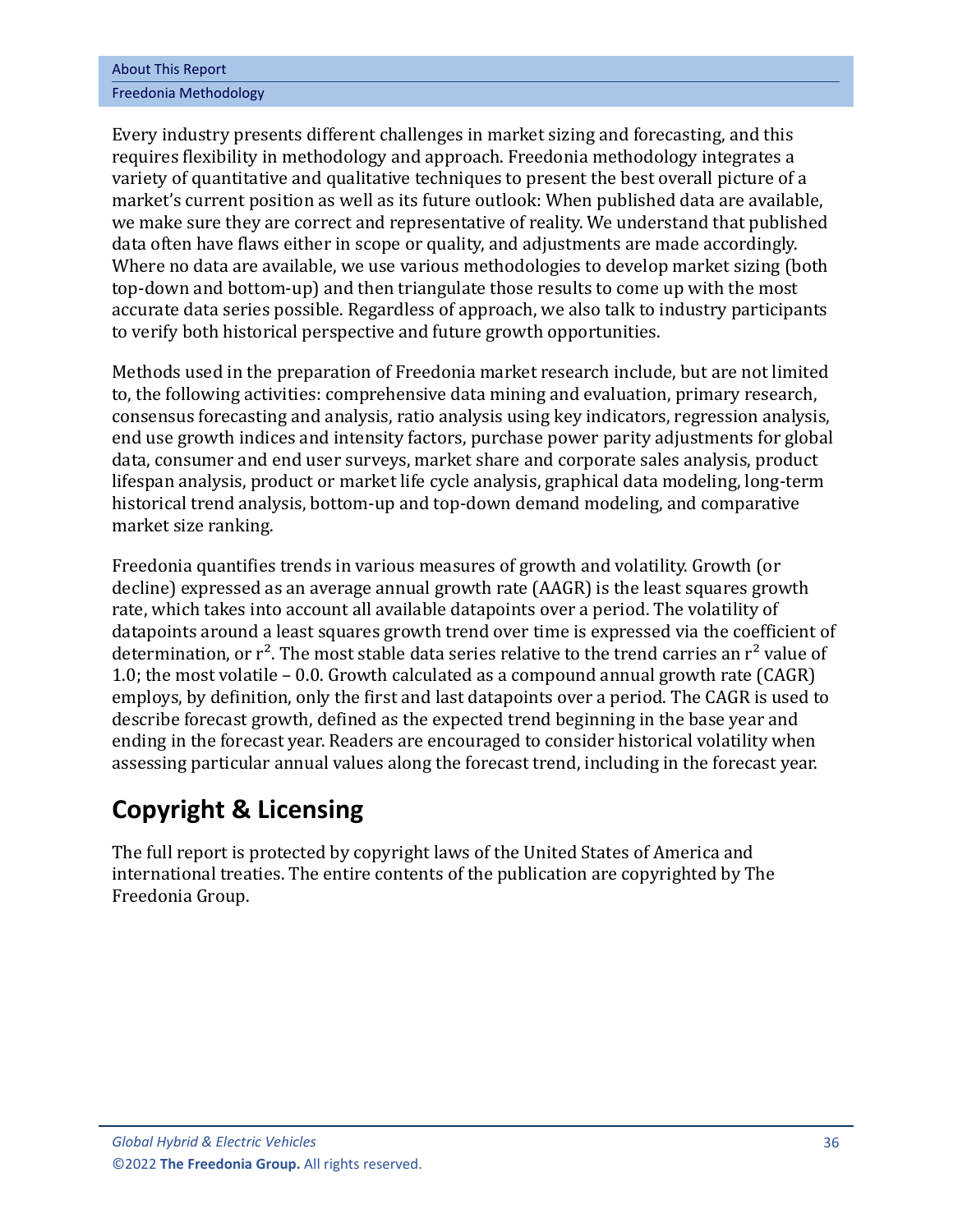## <span id="page-6-0"></span>**Resources**

#### **The Freedonia Group**

*[Global Hybrid & Electric Vehicles](http://www.freedoniagroup.com/DocumentDetails.aspx?ReferrerId=FL-FOCUS&studyid=4423)*

#### **[Freedonia Industry Studies](http://www.freedoniagroup.com/Home.aspx?ReferrerId=FL-Focus)**

*[Global Automotive Coatings](https://www.freedoniagroup.com/DocumentDetails.aspx?ReferrerId=FL-FOCUS&StudyId=4111) [Global Batteries](https://www.freedoniagroup.com/DocumentDetails.aspx?ReferrerId=FL-FOCUS&StudyId=3875) [Global Buses](https://www.freedoniagroup.com/DocumentDetails.aspx?ReferrerId=FL-FOCUS&StudyId=3733) [Global Engine Oils](https://www.freedoniagroup.com/DocumentDetails.aspx?ReferrerId=FL-FOCUS&StudyId=4017) [Global Flat Glass](https://www.freedoniagroup.com/DocumentDetails.aspx?ReferrerId=FL-FOCUS&StudyId=3794) [Global Lubricants](https://www.freedoniagroup.com/DocumentDetails.aspx?ReferrerId=FL-FOCUS&StudyId=3841) [Global Motor Vehicle Outlook 2020](https://www.freedoniagroup.com/DocumentDetails.aspx?ReferrerId=FL-FOCUS&StudyId=3838) [Global Motorcycle Lubricants](https://www.freedoniagroup.com/DocumentDetails.aspx?ReferrerId=FL-FOCUS&StudyId=4016) [Global Motorcycles](https://www.freedoniagroup.com/DocumentDetails.aspx?ReferrerId=FL-FOCUS&StudyId=3827) [Global Off-Road Equipment Technology 2022](https://www.freedoniagroup.com/DocumentDetails.aspx?ReferrerId=FL-FOCUS&StudyId=4430) [Global Thermoplastic Elastomers: Motor Vehicle Market](https://www.freedoniagroup.com/DocumentDetails.aspx?ReferrerId=FL-FOCUS&StudyId=3923) [Global Tires](https://www.freedoniagroup.com/DocumentDetails.aspx?ReferrerId=FL-FOCUS&StudyId=3687)*

### **[Freedonia Focus Reports](https://www.freedoniafocusreports.com/redirect.asp?progid=89534&url=/)**

*[Global Light Vehicles](https://www.freedoniafocusreports.com/Global-Light-Vehicles-FW85015/?progid=89534) [Motor Vehicle Biofuels: United States](https://www.freedoniafocusreports.com/Motor-Vehicle-Biofuels-United-States-FF45035/?progid=89534) [Motor Vehicle Leasing: United States](https://www.freedoniafocusreports.com/Motor-Vehicle-Leasing-United-States-FF95043/?progid=89534) [Motor Vehicles: United States](https://www.freedoniafocusreports.com/Motor-Vehicles-United-States-FF85029/?progid=89534) [Power Transmission Components: United States](https://www.freedoniafocusreports.com/Power-Transmission-Components-United-States-FF70010/?progid=89534) [Semiconductors: United States](https://www.freedoniafocusreports.com/Semiconductors-United-States-FF80023/?progid=89534)*

#### **[Freedonia Custom Research](http://www.freedoniagroup.com/CustomResearch.aspx?ReferrerId=FL-Focus)**

### **Trade Publications**

*CleanTechnica Green Car Congress Green Car Reports HybridCars.com WardsAuto*

### **Agencies & Associations**

Anfavea Brazil American Public Transportation Association Austrian Ministry of Transport European Alternative Fuels Observatory European Automobile Manufacturers Association